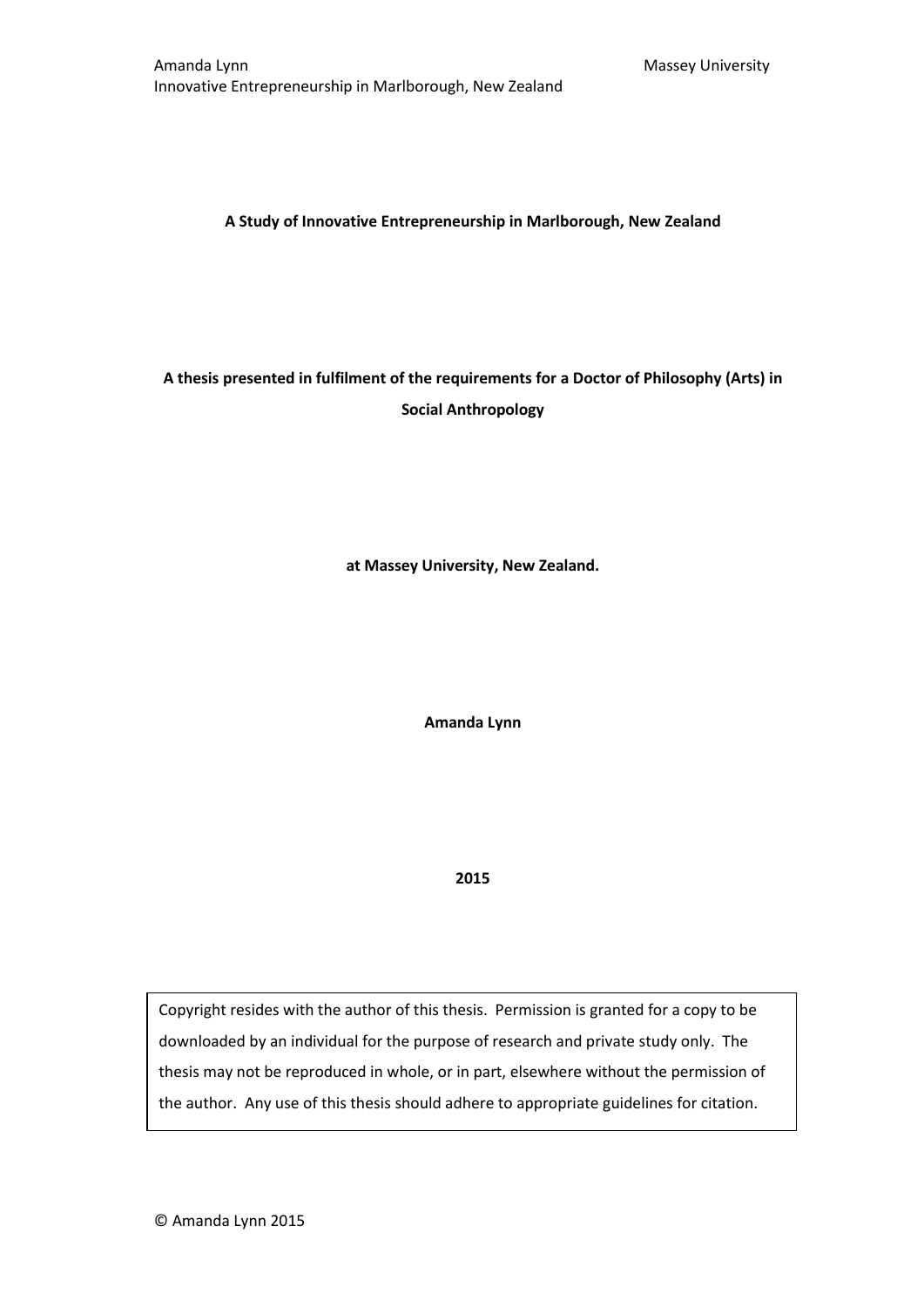#### **Abstract**

This study responds to the call, made by Anthropologist Alex Stewart, for anthropologists to re-engage with the entrepreneur. The broad aim of this study is to describe and analyse the lived experiences of innovative entrepreneurs in Marlborough, New Zealand. The study is informed by a constructivist-interpretivist paradigm. The research design is based on contemporary interpretative phenomenological analysis conducted within long term participant-observation fieldwork. The study is transdisciplinary in that it is informed by the disciplines of anthropology, economics, psychology and business. Innovative entrepreneurs are an important focus of study due to their role in economic and social change. Thus far anthropological studies have not focused on the innovative entrepreneur in New Zealand.

This study makes an original and significant contribution to entrepreneurship studies. I present rich, empirical data on innovative entrepreneurs viewed through the anthropological lens. As such, my study embraces the "humanness" of the participating innovative entrepreneurs. I describe five shared themes that coalesce in a process that guides innovative entrepreneurship. These shared themes are: perfectionistic striving (an adaptive and targeted striving for improvement), pragmatism (openness to new ideas, testing and applying them), development (purposive change within and outside of the self), meaningful reward (validation of value) and being valuable (solving problems to improve outcomes). This process begins with the desire, formed early in life, to be valuable and leads to a life-long process of problem identification and solution construction. This results in self-development as well as developmental outcomes such as businesses and products. I recommend a life span human development approach to future research that includes the collection of deep empirical data and offer a new definition of the innovative entrepreneur.

While the innovative entrepreneurs in my study desire to be valuable, the social world in which they are embedded is not always compatible with them. Through analysis of the rich points in the social data I present original social models describing social sets in Marlborough and obstructive processes that usurp institutional power by reinforcing these sets. As entrepreneurs become more visible and influential as leaders they can be drawn into obstructive processes causing some innovative entrepreneurs to avoid—as much as possible—both the local support institutions and the social sets. This has implications which I discuss and I recommend further research to expand upon my findings.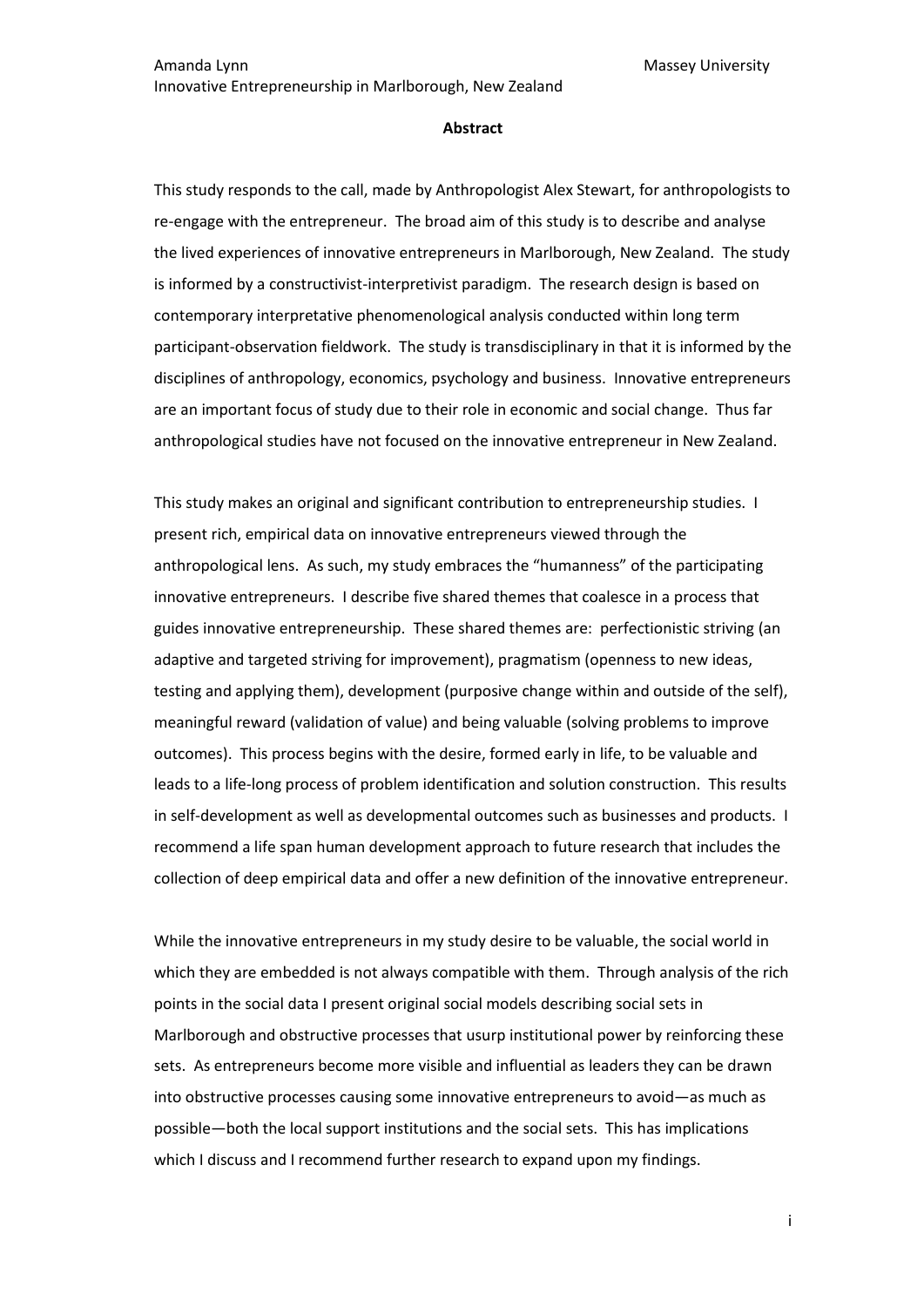### **Acknowledgements**

I acknowledge and thank the three scholars who supervised this thesis: Dr Eleanor Rimoldi, Emeritus Professor Gary Hawke and Associate Professor Grant Duncan.

I am grateful for the assistance of the Marlborough District Council and the Marlborough Research Centre for enabling my connection to the business people and communities of Marlborough.

I express my gratitude to the Marlborough business people, community organisations and support organisations that accepted my presence as both observer and participant. You Googled me, interrogated me, challenged and then accepted me. You asked me to stop calling Marlburians "you" and to always say "us". It was an honour to be so included.

I was also honoured to be welcomed into the lives of the eight entrepreneurs (six of whom are presented herein) who participated in the phenomenological interviews underpinning the case studies in this thesis. You are appreciated for your humanity, candour, generosity and tolerance. You are the centre around which this thesis turns.

I also wish to acknowledge and thank Massey University for the support of the Graduate Research Fund and for the award of a Massey Doctoral Scholarship. I also acknowledge the Massey University Distance Library Service, an excellent resource for the anthropologist in the field.

Finally I would like to acknowledge, with gratitude, Mr John Marris, Chairman of the Marlborough Research Centre and Mr Michael Cambridge of the Forestry and Wood Products Industry Group who assisted me with my integration into the Marlborough business community. Both Mr Marris and Mr Cambridge passed away during the course of this research. They made a valuable contribution to this study and are remembered with respect.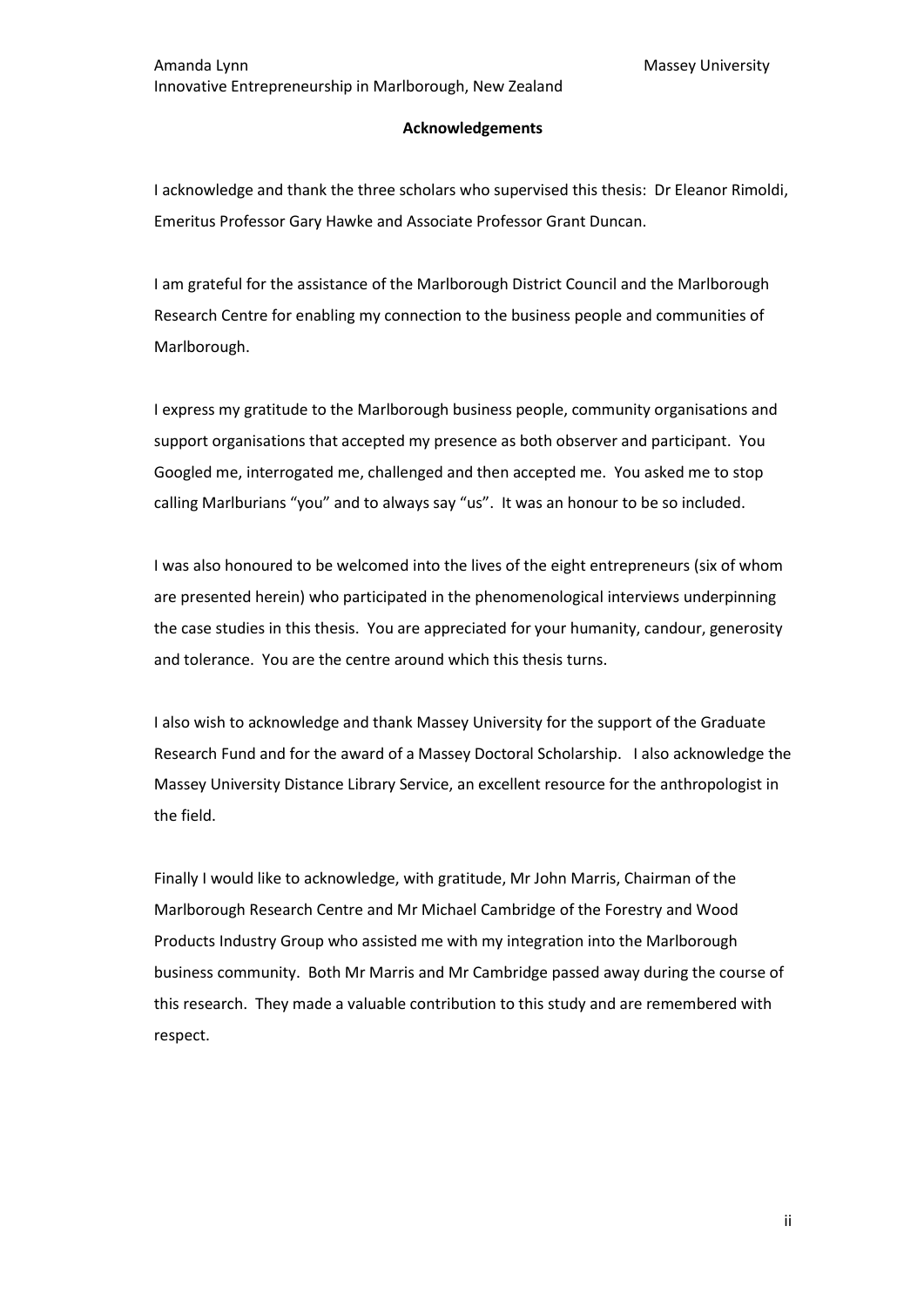Amanda Lynn Massey University Innovative Entrepreneurship in Marlborough, New Zealand

## **Contents**

| ii  |
|-----|
| iii |
| iv  |
|     |

| Chapter 1 | Introduction                                       | $1 - 9$   |
|-----------|----------------------------------------------------|-----------|
| Chapter 2 | Theoretical Perspective and Methodology            | $10 - 25$ |
| Chapter 3 | Method                                             | 26-60     |
|           | Vignette One - The Researcher                      | 26        |
|           | What I mean by entrepreneur in this study          | 27        |
|           | What I mean by innovation in this study            | 35        |
|           | Taking Steps - The method undertaken in this study | 38        |
|           | <b>Literature Reviews</b>                          | 38        |
|           | Participant Engagement                             | 39        |
|           | <b>Data Collection</b>                             | 46        |
|           | Vignette Two - From Social to Individual/s         | 49        |
|           | Vignette Three - Listening Like a Chihuahua        | 52        |
|           | Data Analysis                                      | 55        |
|           | Writing the Thesis                                 | 59        |
| Chapter 4 | <b>Case Studies</b>                                | 61-158    |
|           | Peter's Evolution                                  | 61        |
|           | Doug's Journey                                     | 81        |
|           | Valuing John                                       | 97        |
|           | Nick's Enlightenment                               | 113       |
|           | <b>Transforming Marcus</b>                         | 128       |
|           | <b>Reluctant Joy</b>                               | 144       |
| Chapter 5 | Analysis and Discussion of the Shared Themes       | 159-176   |
|           | Interrelationships-A development process that      |           |
|           | quides entrepreneurship                            | 174       |
| Chapter 6 | Rich Points in the Social Data                     | 177-201   |
|           | <b>Institutions</b>                                | 178       |
|           | Social sets in Marlborough                         | 182       |
|           | Obstruction as a social process                    | 188       |